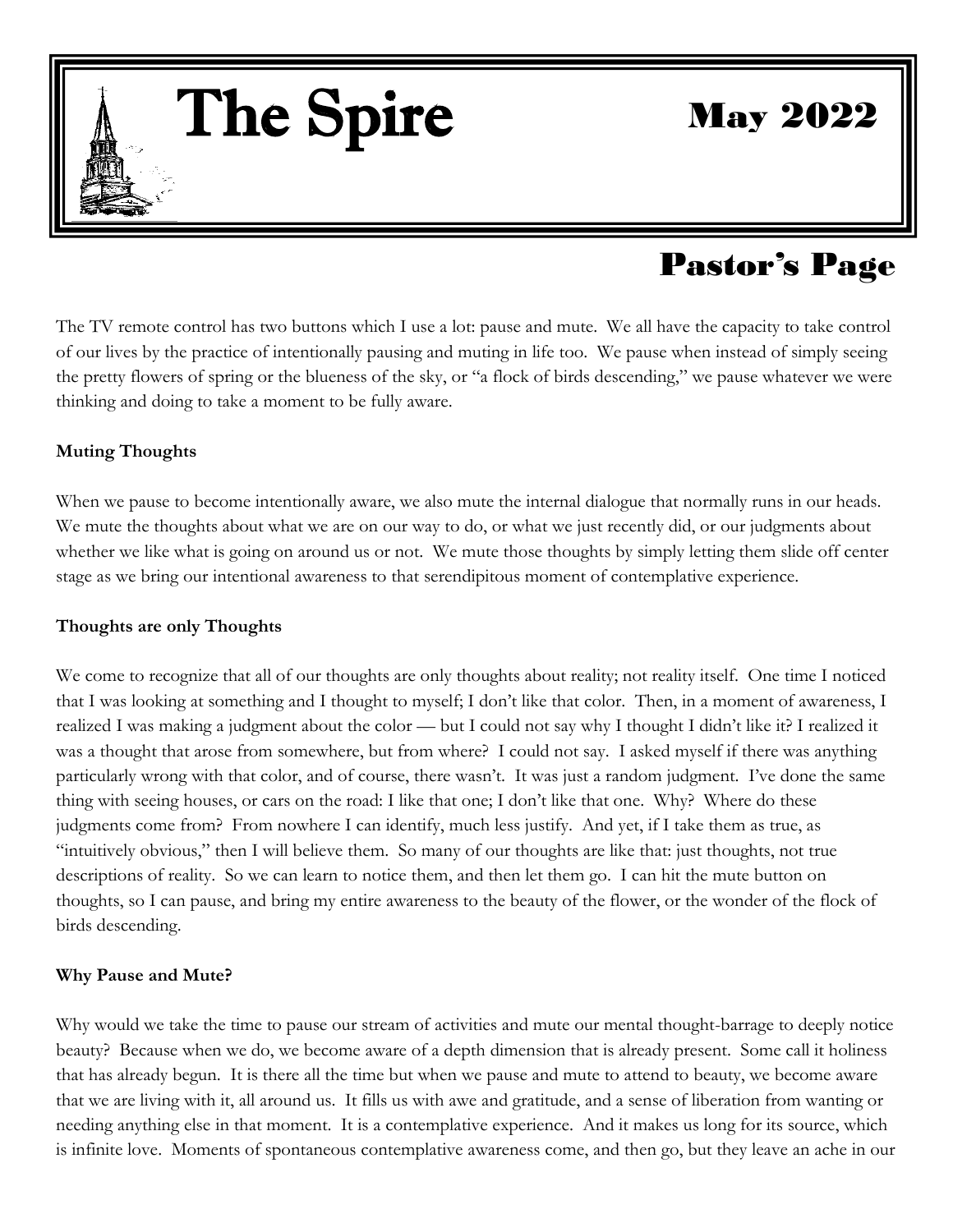hearts to have them back. They come as gifts, unbidden, however. We cannot concoct them. They do not arise from any "because of" that we have set up or earned, they just come like grace gifts. But when they do, they leave us with a knowledge that there is more to life than meets the eye. There is a reality beneath the surface. Its source is infinite, therefore its source is God, the Divine; the infinite which exists in and through the finite. Hitting the pause and mute help us become aware of these spontaneous moments of contemplative awareness and so deepens our spiritual lives.

> "My Lord God, I have no idea where I am going. I do not see the road ahead of me. I cannot know for certain where it will end. Nor do I really know myself, and the fact that I think that I am following your will does not mean that I am actually doing so. But I believe that the desire to please you does in fact please you. And I hope I have that desire in all that I am doing. I hope that I will never do anything apart from that desire. And I know that if I do this you will lead me by the right road, though I may know nothing about it. Therefore will I trust you always, though I may seem to be lost and in the shadow of death. I will not fear, for you are ever with me, and you will never leave me to face my perils alone."

**Thomas Merton**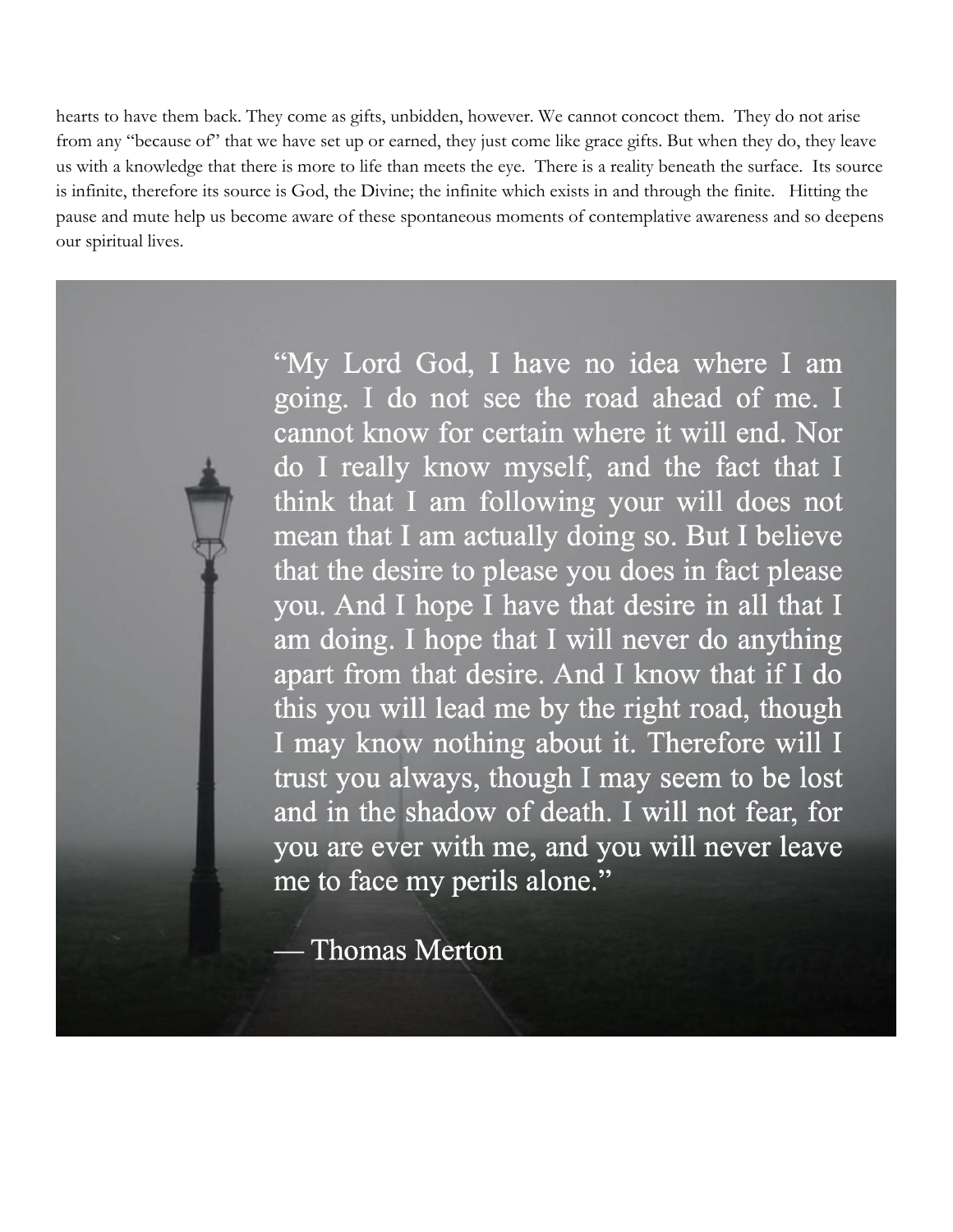### Deacon's Spotlight

Spring is here! We are getting April showers to help our flowers, grass, and gardens grow.

We had great Maundy Thursday and Easter Sunday services. Our Deacons delivered plants and visited with our shut-ins. The palm leaves looked so nice in the windows and so did the Easter lilies!

This week we will be putting care packages together to send to our college students to help them through finals. We do this twice a year to let them know we support them and wish them the best in what they are doing!

Mother's Day is coming up, so wishing all Mothers and Grandmothers a Happy Mother's Day! Bring on the chocolate covered strawberries!

Respectfully, Roberta Elliott

## Kathya….

Please keep Kathya, her family and her country in your prayers.

### Worship Service Videos

You can watch videos of our worship service at 11:30 Sunday morning at our Youtube channel or watch the recording of the service anytime.

# Central's Meal Share



Remember: if a meal is needed for a church member, contact Linda Riley at *Irriley@cox.net*. If you are unable to reach Linda, you can call Debbie at the church office.

### New COVID Masking Guidelines

Session has approved the recommendation from the Worship Committee that mask wearing at church will now be optional. Feel free to continue to wear a mask and distancing is still recommended.

### Hospitalizations

During this time of the Covid-19 pandemic, we have discontinued hospital visitations for now.

#### Care Committee

Every  $3<sup>rd</sup>$  Tuesday of the month, a group of caring individuals meet at Sweet Bay at 12:00 over lunch, we discuss visiting the shut-ins of our church. We team up and then go to visit those who aren't able to come to church. Please join this important mission of our church.

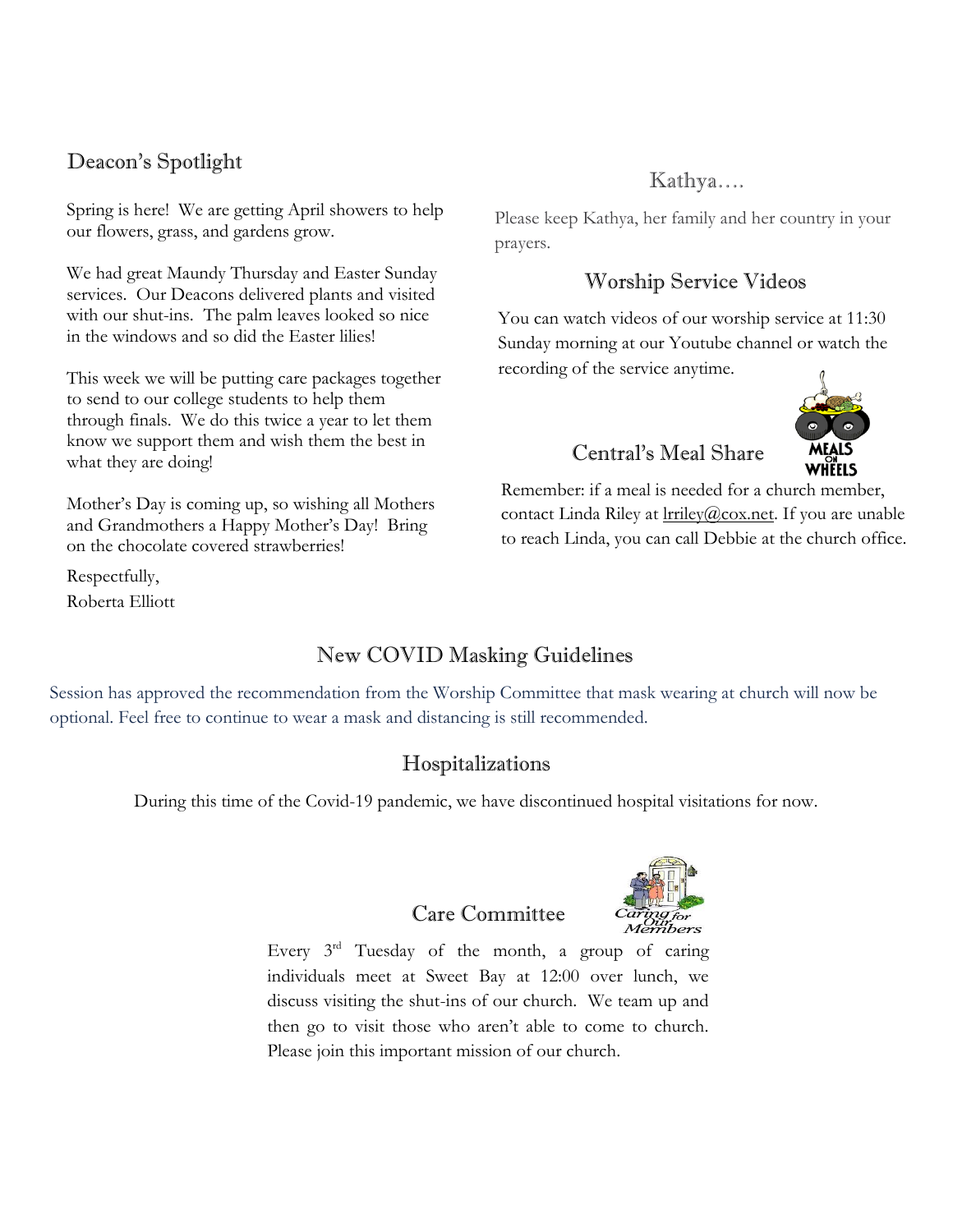### Officers of Central Presbyterian Church After Forthcoming Installation

#### **Session**

| Class of 2022 | Class of 2023     | Class of 2024 |
|---------------|-------------------|---------------|
| Sandy Barron  | Debi Wilkinson    | Cissy Rose    |
| Mike McClure  | Margaret Sparkman | John Spain    |
| John Hale     | Suzanne Bethell   | Ruthie McRae  |
|               |                   |               |

#### **Deacons**

| Class of 2022<br>Renda Cook<br>Jo Hardy<br>Linda Riley<br>Roberta Elliot | Class of 2023<br>Betty McSwain<br>Larry Hall | Class of 2024<br>Martin Hyatt<br>Suzanne Spain<br>Jackie Franklin<br>Robert MacAfee | Steven Kurtz<br>Debbie Wilkinson<br>Linda Peerson | 05/11<br>05/15<br>05/18 |
|--------------------------------------------------------------------------|----------------------------------------------|-------------------------------------------------------------------------------------|---------------------------------------------------|-------------------------|
| <b>Trustees</b>                                                          |                                              |                                                                                     | Leo Wilkinson                                     | 05/19                   |
| Class of 2022<br>Ken Cowan                                               | Class of 2023                                | Class of 2024                                                                       | Charlotte Olienyk                                 | 05/26                   |
|                                                                          | Carl Rose                                    | Stanhope Wilkinson                                                                  | Jane Baker                                        | 05/28                   |

#### Flower List for May

| May 1  | Karen Williams         |
|--------|------------------------|
| May 8  | Alison Kotarek         |
| May 15 | Jan Whitt              |
| May 22 | Sheila Mann            |
| May 29 | Charles and Renda Cook |
|        |                        |

Every Sunday morning, it is a treat to get that first look at the weekly flowers. There are many openings on the flower calendar. Please help us fill in the dates.

### Sweet House Help Needed

The programs at the Sweet House include meals on Friday and Saturday evenings, every other week. Help is needed in meal preparation, set up (served buffet style) and clean up. If you could help with any of those tasks on any schedule that suits you, please let us know. This is an opportunity for our congregation to be directly involved, to meet some of the participants, leaders and parents, and to show love in a practical way. Please let Debbie in the church office know if you can help.



May Birthdays

Kathy Smith 05/01

Karen Williams 05/01

Alison Kotarek 05/02

Marshall Hunter 05/06

Mae Berlau  $05/08$ 

Charles Belt  $05/11$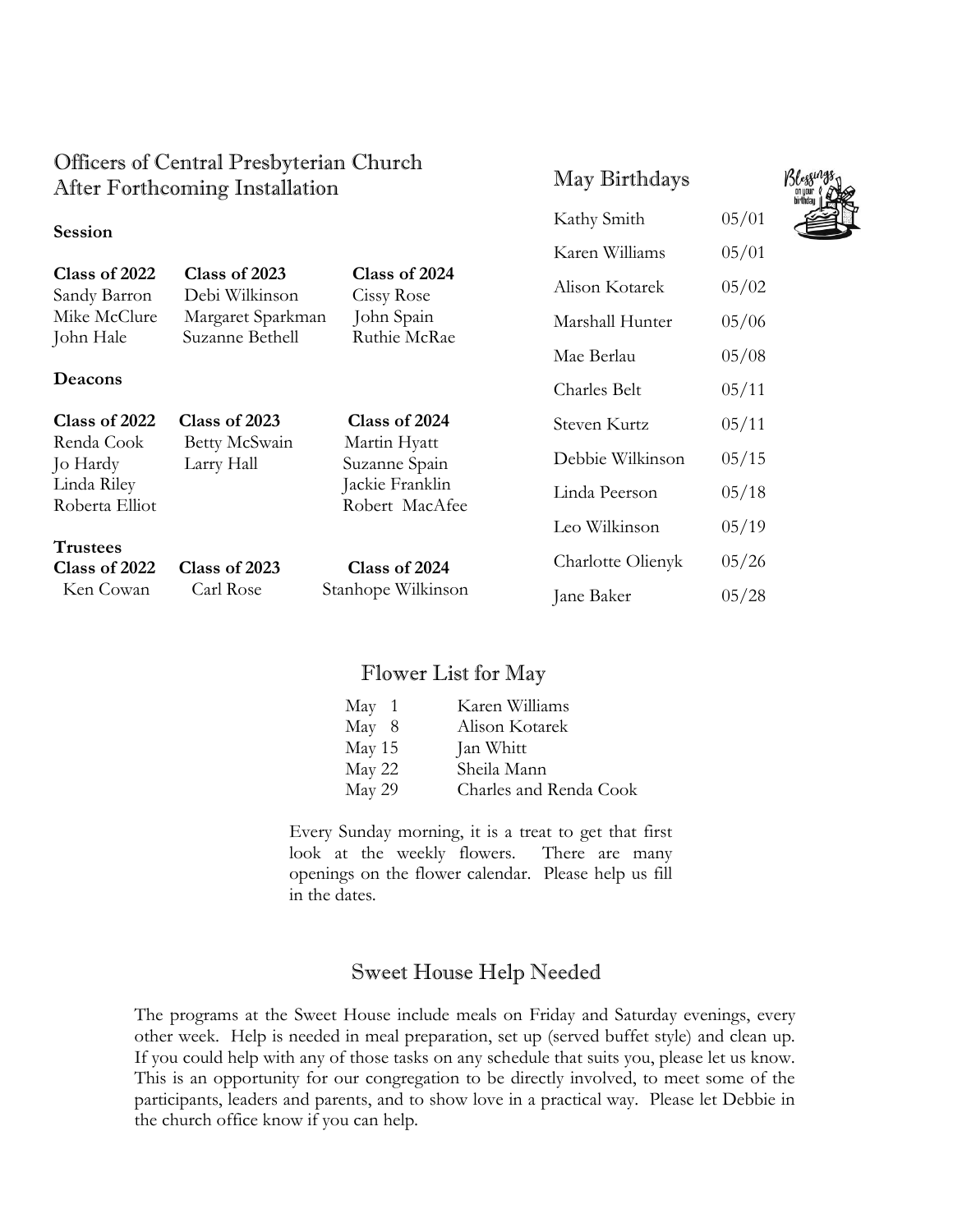#### Flower Calendars

The Flower Calendar (or both this year and next) have been returned to the bulletin board, across from the choir room on the east side of the building. Please help fill in the empty dates.

#### Food Cart

While we no longer enjoy the sights and sounds of the food cart going down the center aisle, we still need to bring non-perishable food items every Sunday. The Clearinghouse has a need for food that is greater than ever.

#### New Hearing Devices Available in the Sanctuary

We have 6 new hearing-aid devices available at the back of the sanctuary on the west side. After using the device, please put it in the basket marked 'used', so that we will know to clean it before the next Sunday!

### Afghans are Now Available in the Sanctuary

A great big thanks to the Knitting Club for supplying the beautiful afghans for use in the sanctuary. They are scattered around the sanctuary. Pick one up when you feel a little too cool!

### After-Church Coffee will Resume on June 5th\*!

Please make plans to come to church on June 5th (and the following Sundays, too!), so we can all catch up with each other and have a good visit! This will be sort of like a Family Reunion/Homecoming!

*\*The Worship Committee needs your ideas for new ways to organize these 'after church coffee' events – some ideas we are working on are: having an occasional food truck parked outside, and letting different groups raise money by providing the food. Tell a Worship Committee member your ideas! Members: Janis and Mike McClure, Kathryn and Bruce Rice, Sheila Mann, Babbs Jetton, Cissy Rose, Larry Hall, and Linda Riley.*

### One Great Hour of Sharing Offering

Thank you all for your generous contributions to the One Great Hour of Sharing Offering. We raised \$610.00 this year.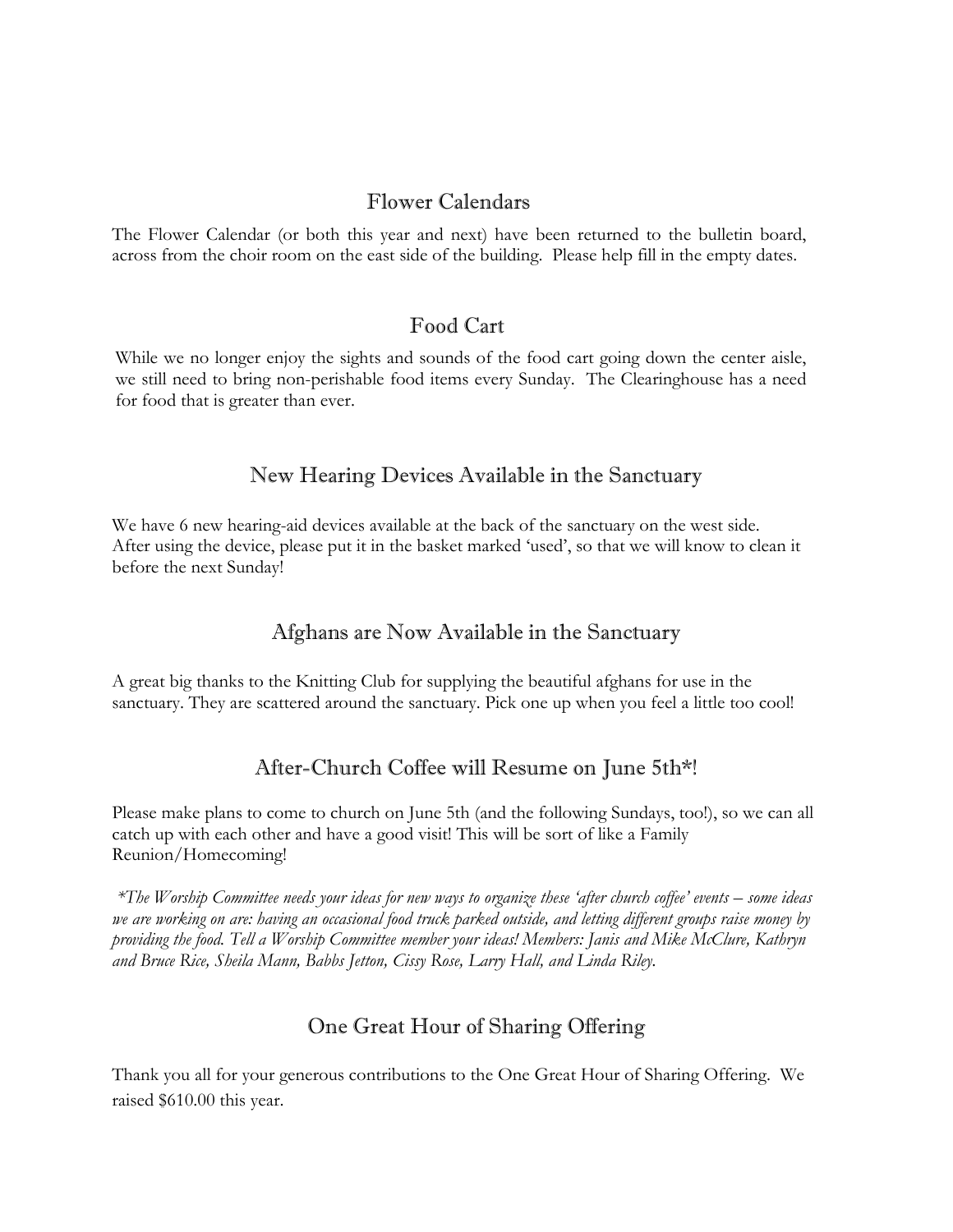### **Central Presbyterian Church**

#### **Minutes of Stated Session Meeting April 19, 2022**

#### **The regular meeting of the session was called to order at 6:20pm by Pastor Steven. The devotional was given by Margaret Sparkman.**

Present: Pastor Kim, Pastor Steven, Margaret Sparkman, Cissy Rose, Ruthie McRae, Sandra Barron, Debi Wilkinson and John Hale. John Spain and Mike McClure were excused.

#### **The docket and minutes were approved, and a quorum was declared.**

Clerk Report: A letter of resignation from Suzanne Bethell was read to Session dated April 19<sup>th</sup>. We were all very sad to hear the news and she will be greatly missed. She does such a wonderful job on any endeavor she takes on.

Pastor Report: A summary of the pastor's activities is included with the session packet. He will be taking vacation May 9-23 $^{\text{rd}}$ . Session meeting will be moved to May 24<sup>th</sup>.

#### COMMITTEE REPORTS

Building & Grounds: The new ice maker has been installed. It cost around \$3,000 and money from the Moody fund was used. The coffee maker is also installed. Cost and installation was about \$800.

Christian Education: Cissy reported the Third Thursday Meal will resume at 5:30 on the 21<sup>st</sup>. Also Jennifer would like to have a cooking school for children during the summer with a different dish from different countries. This is still in the planning stage.

Outreach: Ruthie reported that the weatherization of the Sweet Home and New Vision Home was completed on May  $12<sup>th</sup>$ . Hopefully this will reduce our bills on these 2 buildings.

Worship: They are discussing After Church Coffee resuming. The Doxology has been added back in worship. Citizens Climate Lobby is washing our glass communion cups.

Personnel: No report

Stewardship: There was a short fall of \$15K for March P & L account. \$20-\$23K is needed each month to operate.

Visionary: No report.

New Business: Plan next Project Regen. Meeting. Mike will re-do the financial evaluation and reduce our new norm on attendance.

Next month's devotional will be given by Mike McClure. The meeting was adjourned with prayer by Pastor Steven Kurtz at 6:50PM. May 24th is our next meeting.